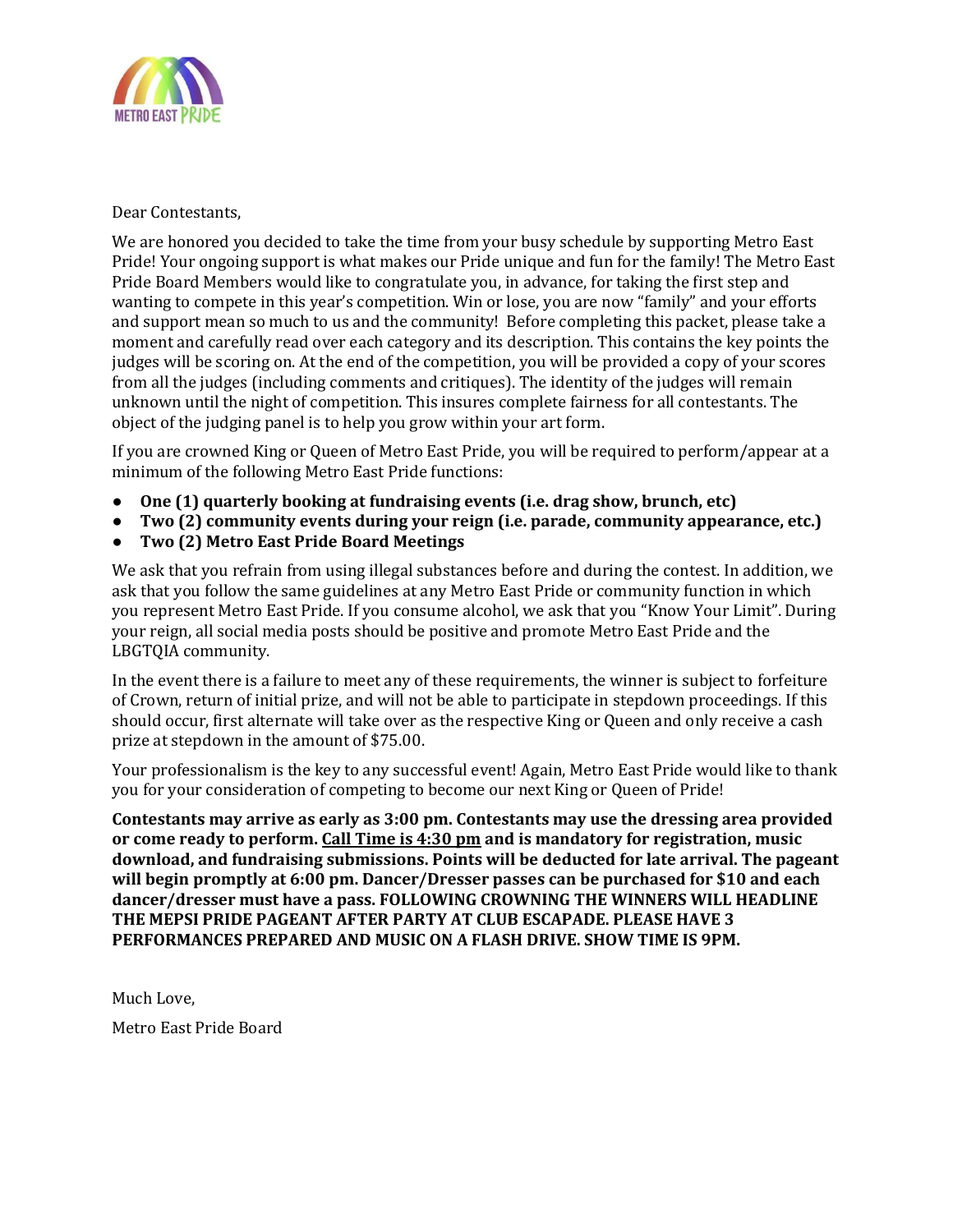

## *METRO EAST PRIDE PAGEANT Saturday, July 23rd, 2022 | 6pm SPACES 207 E Main St, Belleville, IL 62220 Entry Fee: \$25.00 | Entry Fee prior to July 1: \$20.00*

As a contestant, you are required to compete in four (4) categories:

- 1. Fundraising
- 2. Presentation
- 3. On Stage Question
- 4. Talent(5 min max)

**Fundraising** (Max 125 points) Each contestant will be given the opportunity to raise funds prior to the day of the contest. For every \$1.00 raised, the contestant will be awarded 1 Point with the MAX score of 125 Points.

You will also be given the opportunity to collect tips during your Talent category. Audience members can donate to a tip bucket but money must not be collected by hand. Money collected from that portion will be used to determine the winner in case of a tie.

**"Presentation"** (Max 50 points)Each contestant will have max 1 min to model their outfit to music of their choice. Music should be edited prior to the pageant. The contestant's outfit should conceptually represent their interpretation of "Over the Rainbow" in any way they envision. Nudity, water, live animals, pyrotechnics and/or loose glitter are NOT allowed.

Contestants will be judged on the following:

1.Creativity(10)

2.Accessories(15)

3.Wardrobe(25)

**On Stage Question** (Max 60 points) This category allows the judges to see how well you can think on your feet! Each contestant will be asked one (1) question that they will be allowed to answer and scored as follows:

- 1. Stage presence (10)
- 2. Ability to communicate (25)
- 3. Answer content (25)

The purpose of On Stage Question: Upon winning the Metro East Pride pageant, you become the "face" of Metro East Pride. We want to ensure that our Royalty Court has the ability to speak with confidence and assurance when communicating with media outlets, future contestants, and the LGBTQIA community.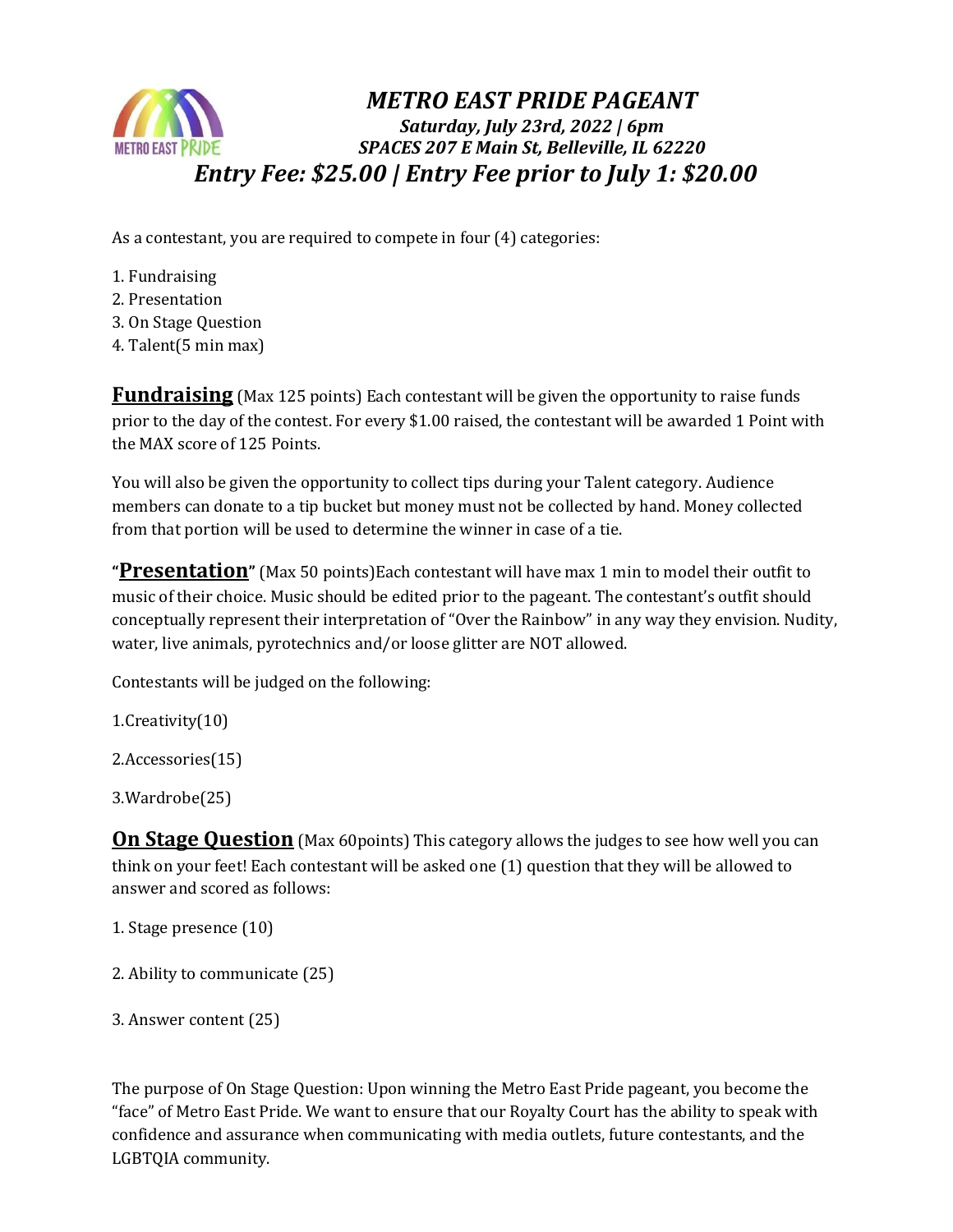**"Talent"** (Max 100 points) this is your opportunity to show us who you are as an entertainer! Each contestant will be allotted five (5) minutes to display a talent of their choosing. The talent must be safe and not pose threat or harm to others. The use of live animals is prohibited. Small or handheld props may be used, but are not required. The use of dancers and set design may be used but not required. **Contestants are not permitted to collect tips during this portion of the competition as the emphasis is on the talent of the contestant**. **HOWEVER A TIP BUCKET WILL BE PASSED AROUND TO COLLECT TIPS TO BE COUNTED FOR THE FUNDRAISING CATEGORY.** 

Contestants will be judged on the following:

1. Costuming (20)

2. Entertainment value (20)

3. Lip Sync (if live, pitch) / Knowing words (20)

4. Choreography (20)

5. Audience Engagement (10)

6. Originality (10)

## *Pageant Prize Package*

1. \$150.00 Cash Prize

a. \$75.00 Night of Pageant

- b. \$75.00 at Stepdown
- c. paid bookings throughout your reign
- 2. Crown and Sash
- 3. Floral Bouquet, provided by Eckert Florist
- 4. Two-hour photography session valued at \$300.00
- 5. Performance on Main Stage at Metro East Pride 2022
- 6. A six-spray spray tan package valued at \$150.00, provided by Bronzed Goddess Airbrush Tanning
- 7. Costume construction credit provided by Zink

Inc Designs valued at \$100 (fabric not provided).

8. A made to measure costume by Julian King. Includes costume consultation with measurements,

and 10 hours of labor A \$250 value (Fabric and stoning not included).

9. Styled wig provided by Part Time Wigs valued at \$150.00.